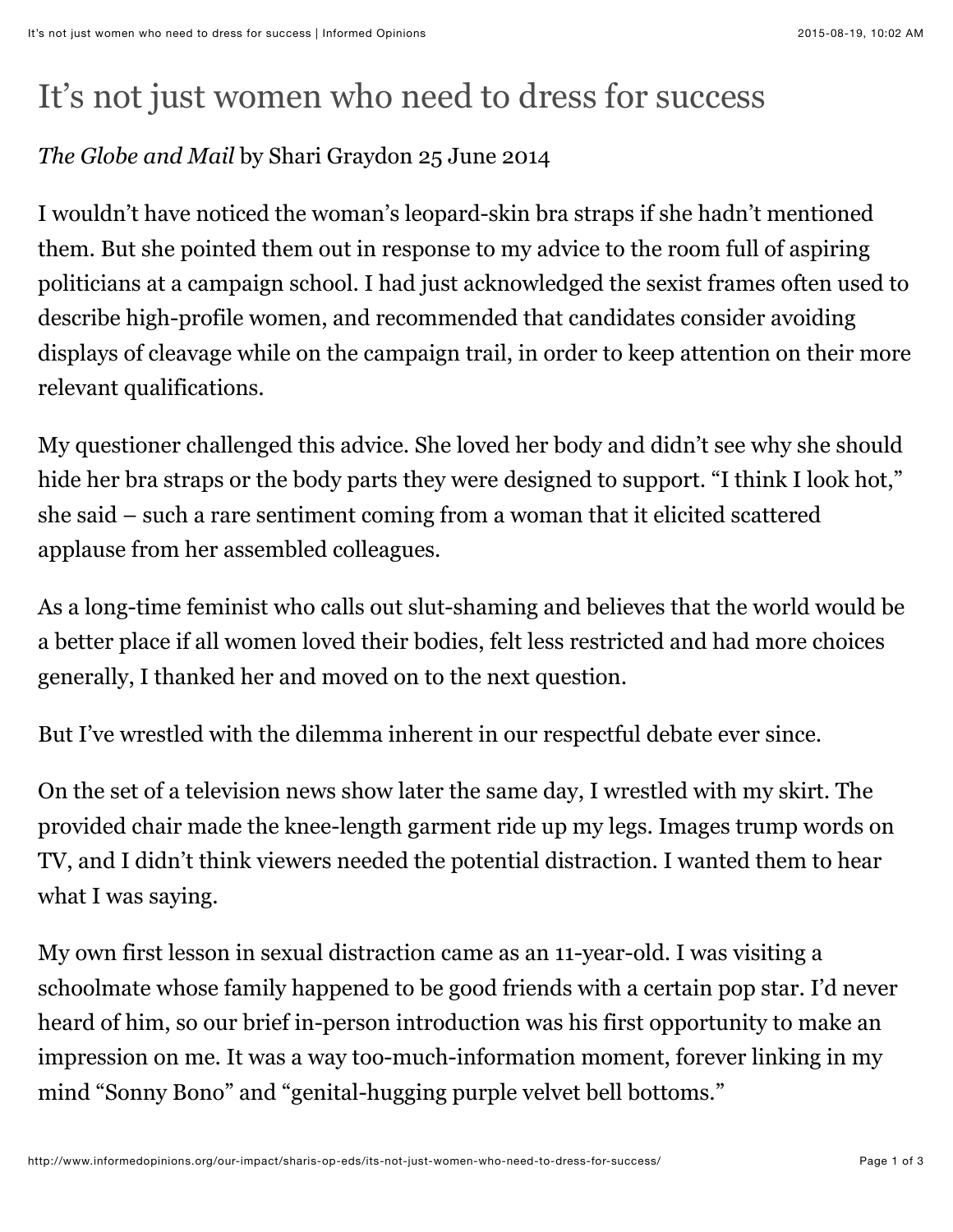Instructively, photos of Mr. Bono in later years, when he became mayor of Palm Springs, Calif., and then a member of the U.S. House of Representatives, show him wearing a business suit. Which is the point – if you want to get elected to public office, where the requisite skills include digesting policy documents, advocating on behalf of citizens and demonstrating your serious-mindedness about taxation and public services, conservative clothing is an asset – regardless of your party affiliation or gender.

Indeed, a man outside the entertainment industry who shows up at the office sporting painted-on pants or a see-through shirt is less likely to be fast-tracked for promotion or tasked with his employer's most challenging files than a man in more appropriate attire. That the same is true for women shouldn't lead to calls of sexism.

It's true that the cultural sea in which we all swim is still infected by centuries of retrograde attitudes about gender roles. This continues to make female candidates more likely to be described in the media in terms of their relationships or appearance – this is indefensible.

But it's also true that, having absorbed centuries of messages reinforcing the notion that our value is primarily sexual, some women are doing it to themselves. This works if you're Beyoncé, but it's a questionable blessing if you're looking to be taken seriously for your intelligence and management skills.

So at least for now, I'm sticking to my advice about saving cleavage (and visible lingerie, bare midriffs and upper thighs) for strictly social events. I suspect that Ontario Premier Kathleen Wynne, now the toast of the province for winning a majority against all odds, would agree. Last year, when she first assumed the job, she introduced a dress code at Queen's Park outlawing all of the above. My guess is she was less concerned about men's racing hearts (or boys' ability to concentrate in school) than just wanting to promote situation-appropriate attire.

Women are lucky to have such varied clothing choices, some of which give us a greater chance of getting hired at Hooters than even the most experienced male server. But